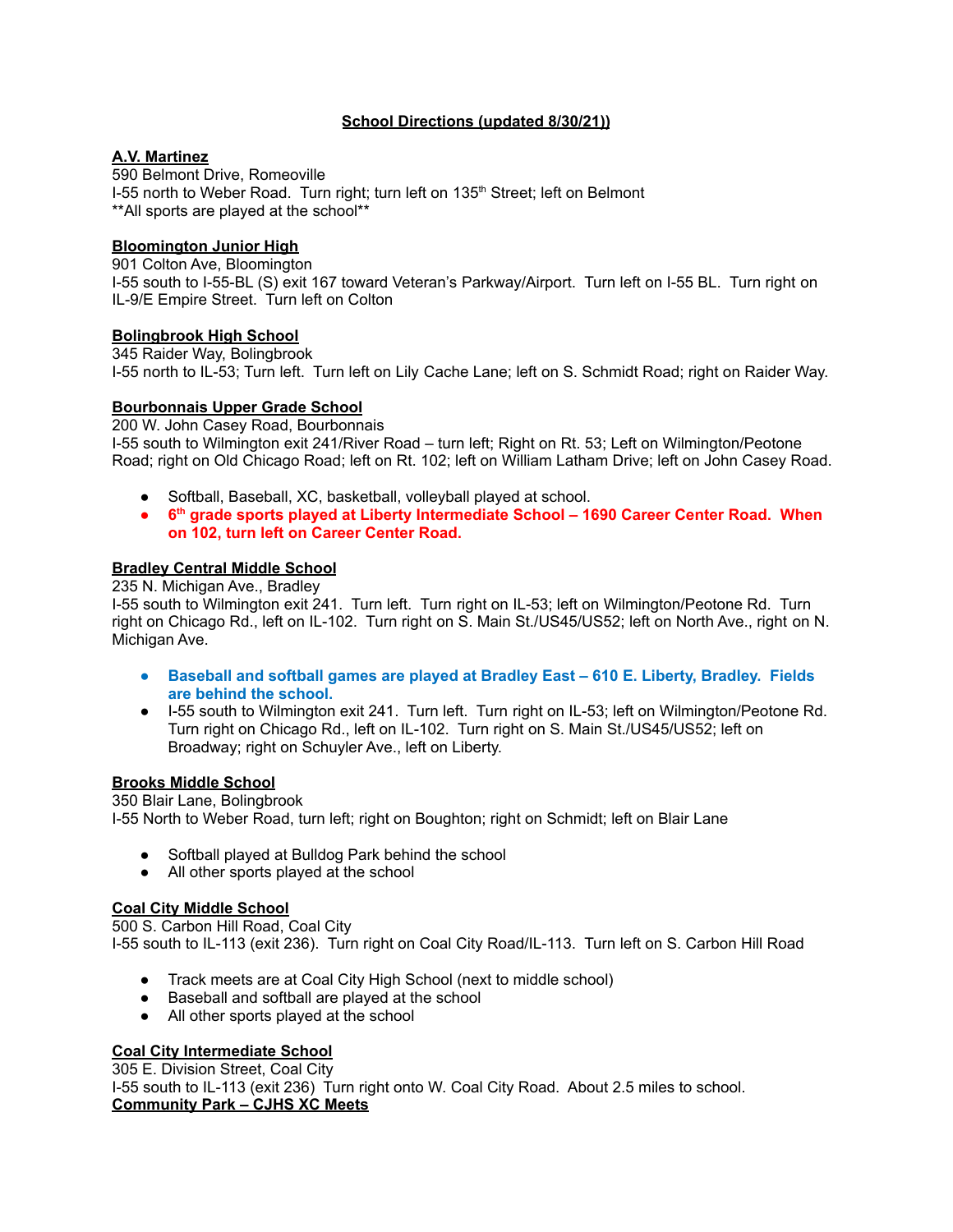23304 W. McClintock Road, Channahon

Rte 6 East- go over 55; turn right on the frontage road. Turn right on McClintock Rd. Park is on the left about 1 mile.

# **Cross Lutheran**

8535 Rt. 47, Yorkville Rt. 6 west to Rt. 47 north.

# **Darien-Eisenhower**

1410 75<sup>th</sup> Street, Darien I-55 north to exit 273B (Cass Ave. North). Turn left on 75<sup>th</sup> Street.

# **Detweiller Park**

XC Course for Dunlap Invite 8327 N. Galena Road, Peoria I-55 south to I-74 west (exit 163) toward Peoria; take the Adams St/US-24W/IL-20 ramp toward Chillicothe. Turn left on IL-29/NE Adams St. Left on W. Detweiller Dr. Turn right to stay on W. Detweiller Dr.

# **Dirksen Jr. High**

203 S. Midland, Joliet I-55 N to I-80 E; exit at Larkin exit 130B; turn right on Jefferson Street., right on Midland.

# **Dwight Junior High**

801 S. Columbia Street, Dwight I-55 south to IL-17, exit 217 – turn left. Turn right on S. Washington; Left on James; right on Columbia.

**● Baseball and softball are played at the high school. 801 S. Franklin, Dwight. I-55 south to IL-17, exit 217 – turn left; Turn right on S. Franklin.**

# **Elwood CC School**

409 N. Chicago, Elwood I-55 south to Arsenal Rd. exit. Turn right on Brandon Rd. (Brandon becomes Chicago)

# **Gardner Grade School**

598 N. Elm Street, Gardner I-55 south to IL53 (exit 227) - turn left. Turn left on IL-129, right on N. Monroe, left on W. North Street; left on Elm.

**● Baseball/softball played at Swilly Park (VFW). I-55 S to exit 227. Turn left. Follow IL-53. Turn right on Storm Road; left on Rice Road; left on 4 th .**

# **Gompers**

1501 Copperfield Ave. Joliet I-55 north to I-80 east to Briggs – turn left. Left on Copperfield.

# **Goodenow Grove (XC)**

27000 Dutton Road, Beecher I-55 north to I-80 east. Merge onto IL-394S/Bishop Ford Freeway (exit 160A toward Danville)Turn left on W. Goodenow Road/CR-23. Turn left on Dutton Road.

# **Hickory Creek Middle School**

22150 S. 116<sup>th</sup> Ave., Frankfort I-80 east to Rt. 30/Maple Ave. (turn right) Turn right on Wolf Road; right on Laraway; right on 116<sup>th</sup> Ave.

● All activities are at the school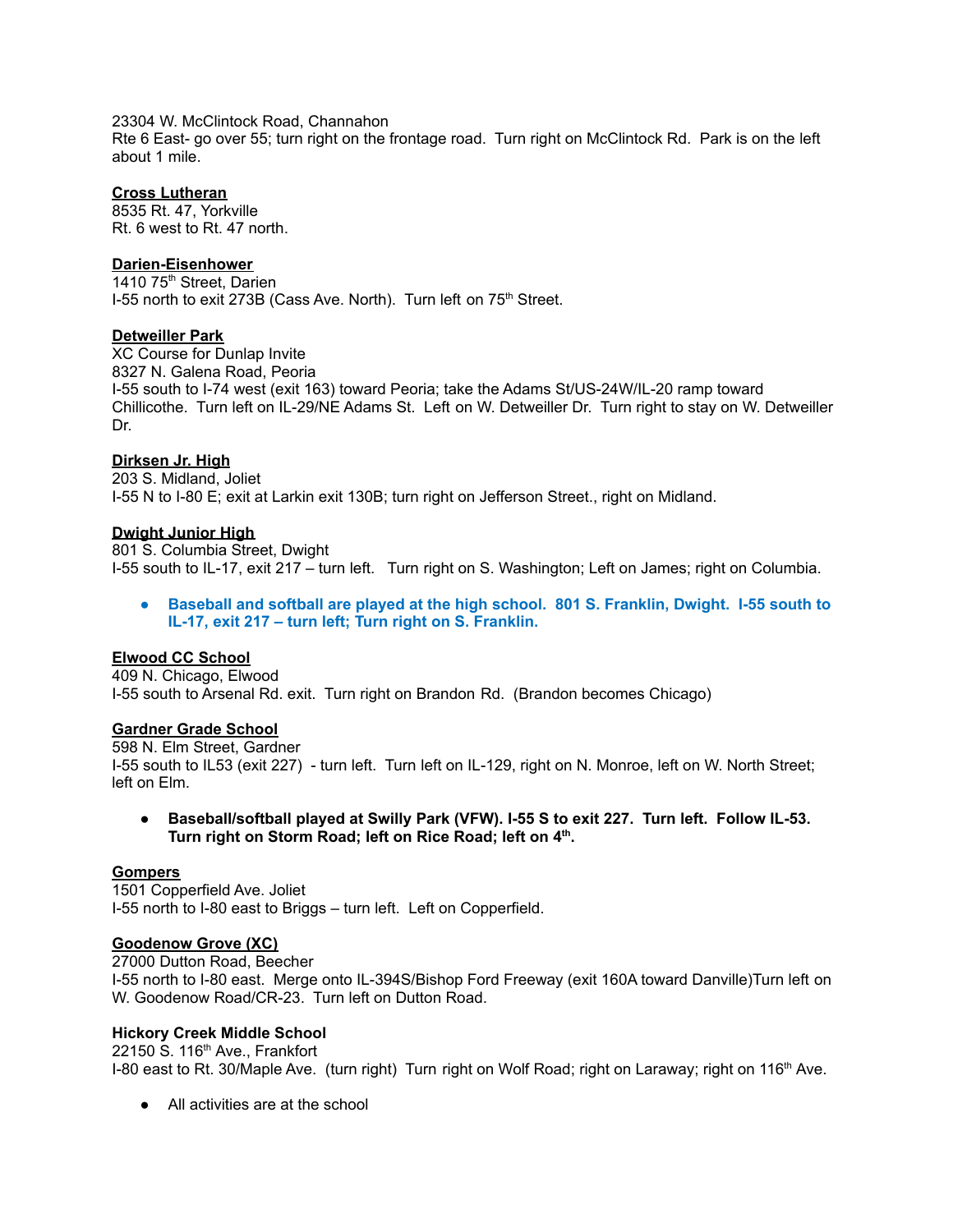#### **Homer Junior High**

15711 S. Bell Road, Homer Glen

I-55 north to I-80 east. Exit at Briggs Street. Turn left. Take Briggs until it ends at 167<sup>th</sup> Street. Turn right. Take to Cedar Rd – turn left. Turn right on 159<sup>th</sup> St., left on Bell Road. School is on the left.

or

I-55 north to I-80 east to 355 north. Take the IL-7/159<sup>th</sup> exit toward Orland Park. turn right on 159<sup>th</sup>; left on Bell Road.

- **● Baseball games are played at the Homer complex – 14320 W. 151 st – right behind the Homer Township Library. I-80 east to I-355 north, exit at IL7/159 th St. toward Orland Park. left on Cedar; right on 151 st .**
- **● 6 th grade sports are played at Hadley Grade School, 15731 S. Bell Road, right next to Homer Jr. High.**

#### **Hufford Junior High**

1125 N. Larkin, Joliet I-55 north to I-80 east, exit at Larkin North.

#### **Humphrey Middle School**

777 Falconridge Way, Bolingbrook I-55 north to I-355north. Exit @ Boughton – turn left; left on Janes; left on Falconridge

# **Immaculate Conception School**

505 E. North Street, Morris Rt. 6 west to Rt. 47 – turn left. Turn left on E. North Street; right on Price; right on Jackson

#### **Jane Addams Middle School**

905 Lily Cache Lane, Bolingbrook

I-55 north to Weber Rd., turn left. Turn right on Lily Cache.

● **XC at Bolingbrook Central Park 201 Recreation Dr. Bolingbrook - I-55 North to exit 267 (IL-53) toward Bolingbrook. Turn right onto the Frontage Road. Turn left on Recreation Dr. Turn left; turn right; turn right**

# **John J. Lukancic**

725 Normantown Road, Romeoville I-55 north to Weber Road; turn right. Turn left on Normantown Road.

#### **Kelvin Grove Junior High**

808 Adams Street, Lockport I-55 north to I-80 east to Briggs; turn left on Briggs. Turn right on Division/167<sup>th</sup> Street. Turn left on Summit; turn left on 8<sup>th</sup>.

#### **Liberty Junior High**

151 Lenox Road, New Lenox I-55 north to I-80 east. Exit at Rt. 30 – turn right. Turn left on Cedar. Turn right on Lenox Street

#### **Manhattan Junior High**

15606 W. Smith Road, Manhattan I-55 south to Arsenal Road. Turn left on S. Gougar Road (Becomes Smith Rd.) Cross Rt. 52.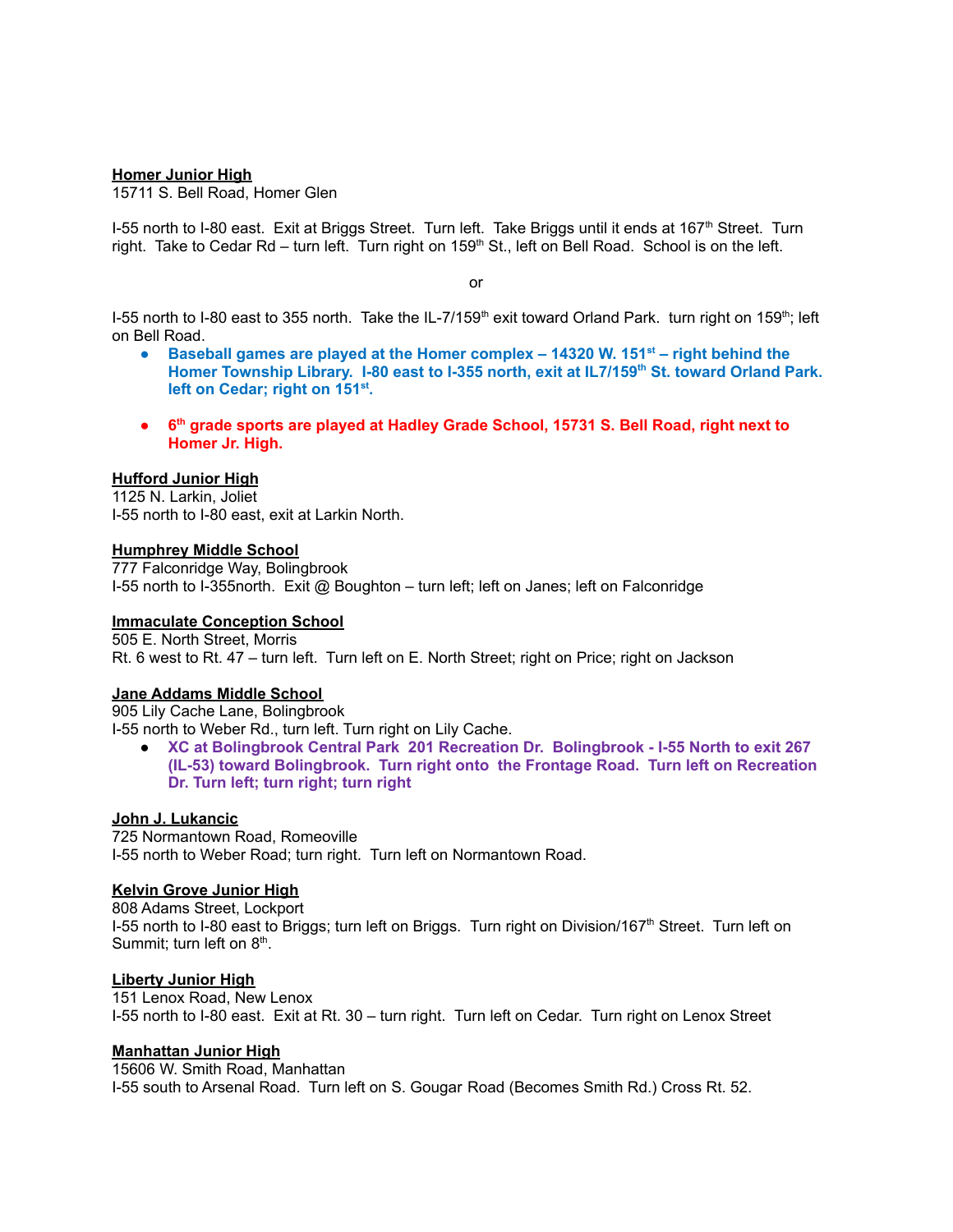# **Manteno Junior High**

250 N. Poplar, Manteno

I-55 south to Wilmington exit 241, turn left. Turn right on IL-53. Turn left on Wilmington –Peotone Road. Turn right on US45/52. Turn left on E9000N Rd., left on Poplar.

# **Martino Junior High**

731 East Joliet Highway, New Lenox

I-55 N to I-80 E; exit at US30/Maple Rd – turn right. Turn right on Williams Street; turn left on E. Joliet Highway.

# **Milton Pope**

3197 E. 28<sup>th</sup> Rd., Marseilles, IL

731 E. Joliet Highway, New Lenox

I-80 west to Seneca exit 105. Turn left on N. Seneca Road. Right on Marseilles Road. Turn right on E. 29th Rd/CR-25. Left on N. 32<sup>nd</sup> Rd/CR-26. Turn left on E. 29th Rd.

# **Minooka Schools**

# **Minooka Junior High**

333 W. McEvilly Road, Minooka

- $\bullet$  7<sup>th</sup> and 8<sup>th</sup> grade sports played here
- 7/8 baseball played at Minooka Pony Fields located on West Street unless otherwise noted
- 7/8 softball played at MCHS Central Campus softball fields unless otherwise noted
- Soccer
- Track
- XC @ Grace Church 748 Jones Road Ridge Road to Jones Road (Turn right)

# **Minooka Intermediate School**

321 W. McEvilly Road, Minooka (Behind Junior high)

- $\bullet$  6<sup>th</sup> grade sports
- 6baseball played at Minooka Elementary (400 W. Coady Drive McEvilly to Wabena to Coady) unless otherwise noted.

# **Minooka Elementary School**

400 W. Coady Drive – McEvilly to Wabena to Coady. some baseball and softball

# **Minooka – Jones Elementary**

800 Barberry Way, Joliet

# **Minooka – Walnut Trails**

301 Wynstone Drive, Shorewood I-55 north to IL-59. Turn left on Rt. 52; left on Wynstone.

# **Minooka – Aux Sable Elementary**

1004 Misty Creek Drive, Minooka Rt. 6 west to Ridge Road – turn right. Turn left on Misty Creek Drive.

# **Mokena Junior High**

19815 Kirkstone Way, Mokena I-80 east to IL-45 south 1.5 miles to LaPorte Rd., turn right. Turn right on Kirkstone. XC run at Main Park – 10925 W. La Porte Road, Mokena I55 north to I80 east; exit 137 – route 30/Maple St.; turn right on US30; turn left on Wolf Road;

turn right on W. La Porte Road.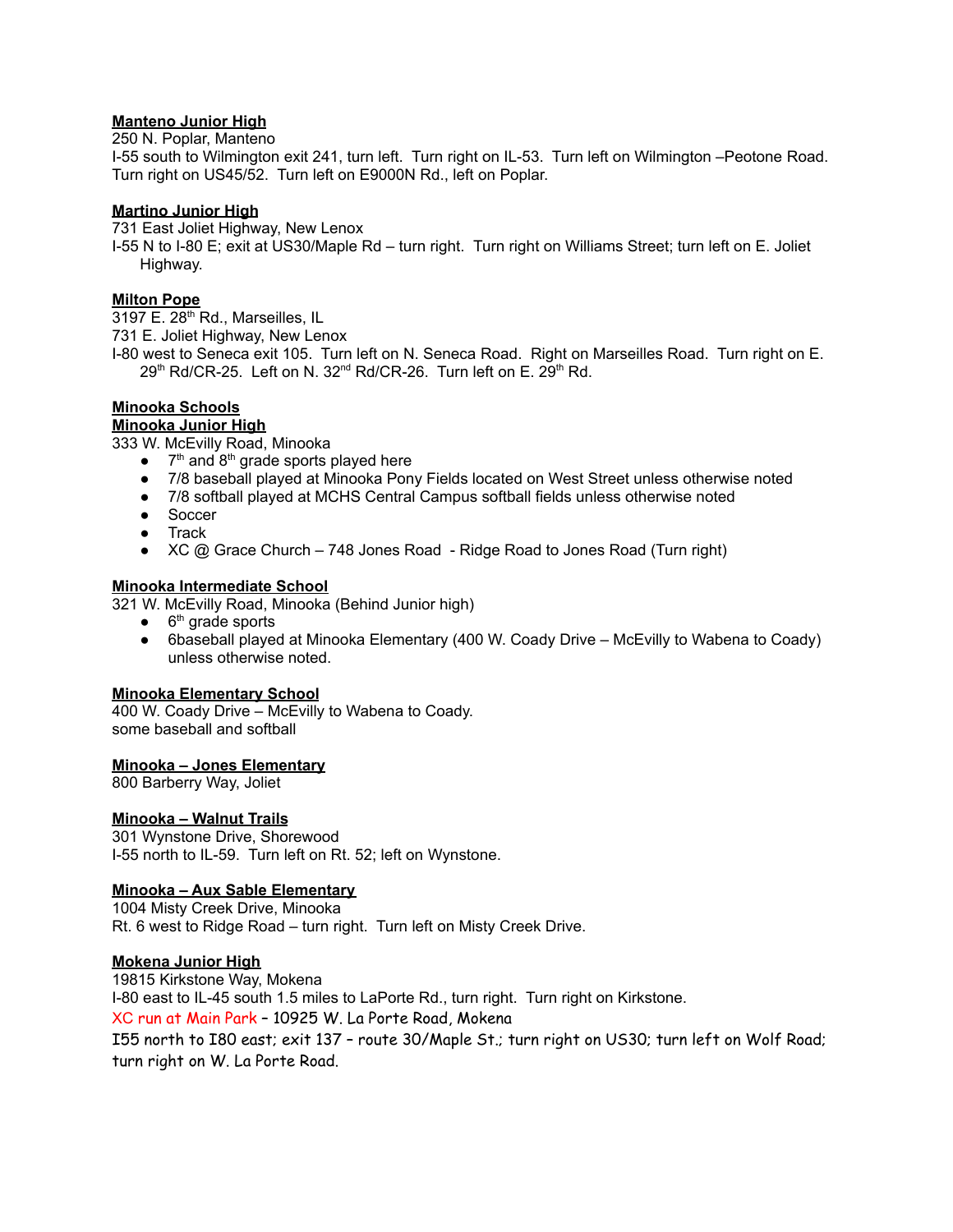Mokena Intermediate School (6<sup>th</sup> grade) 11331 W. 195<sup>th</sup> Street, Mokena I-80 east to IL-45 south to LaPort Road, turn right. Turn right on Wolf Road, Left on 195<sup>th</sup> Street.

# **Morris Grade School (Shabbona)**

725/ School Street, Morris Rt. 6 west to IL-47. Turn right on RT 6, left on Union, right on school. Baseball, all inside sports

**White Oak Elementary School** 2001 DuPont Drive. (Rt. 6 west to Rt. 47; turn left. Turn right on Route 6/Bedford Road. Turn left on Edgewater. Turn right on DuPont. Softball, Soccer, XC

# **MVK**

1013 North Street, Mazon Rt. 6 west to Rt. 47. Turn left. Turn right on North Street. School is on the left.

# **Oak Prairie School**

15161 S. Gouger Road, Homer Glen I-55 north to I-80 east to I-355 north. Take the IL-7/159<sup>th</sup> exit toward Orland Park/Homer Glen. Turn right on 159<sup>th</sup> Street; left on Gougar

-OR-

I-55 north to I-80 east, exit at Briggs Street and turn left. Take to 167<sup>th</sup> Street. Turn right. Turn left on Gougar.

# **Old Quarry**

16100 W. 127th Street, Lemont

I-55 north => I-355 south; Take exit 8 for 127th St.; Turn left onto W. 127th St.; Turn right, then right again.

# **Oswego High School (track invite)**

4250 IL-71, Oswego

Take Rt. 6 to Ridge Road; turn Right. Turn left on Rt. 126; right on Schlapp Road, left on Plainfield Road, right on Rt. 17

# **Ottawa Central Intermediate School – 6 th grade sports**

711 E. McKinley Road I-80 west to IL23. Turn left. Turn left on McKinley.

# **Ottawa Wallace School**

1463 N. 33rd Street, Ottawa I-80 west to exit 90 (IL-23) Turn right on 23; Go about 2 miles. Turn left on 33rd St.

# **Orenic Intermediate School (Troy) 6 th grade sports**

5820 W. Theodore, Plainfield. I-55 north to IL-59. Turn left on Theodore, School will be on the left (just west of Troy Middle School)

# **Parkside Junior High**

101 N. Parkside Rd., Normal I-55 south to US-51 Business Exit. Turn left on 51. Turn right on Raab Road. Turn left on Parkside.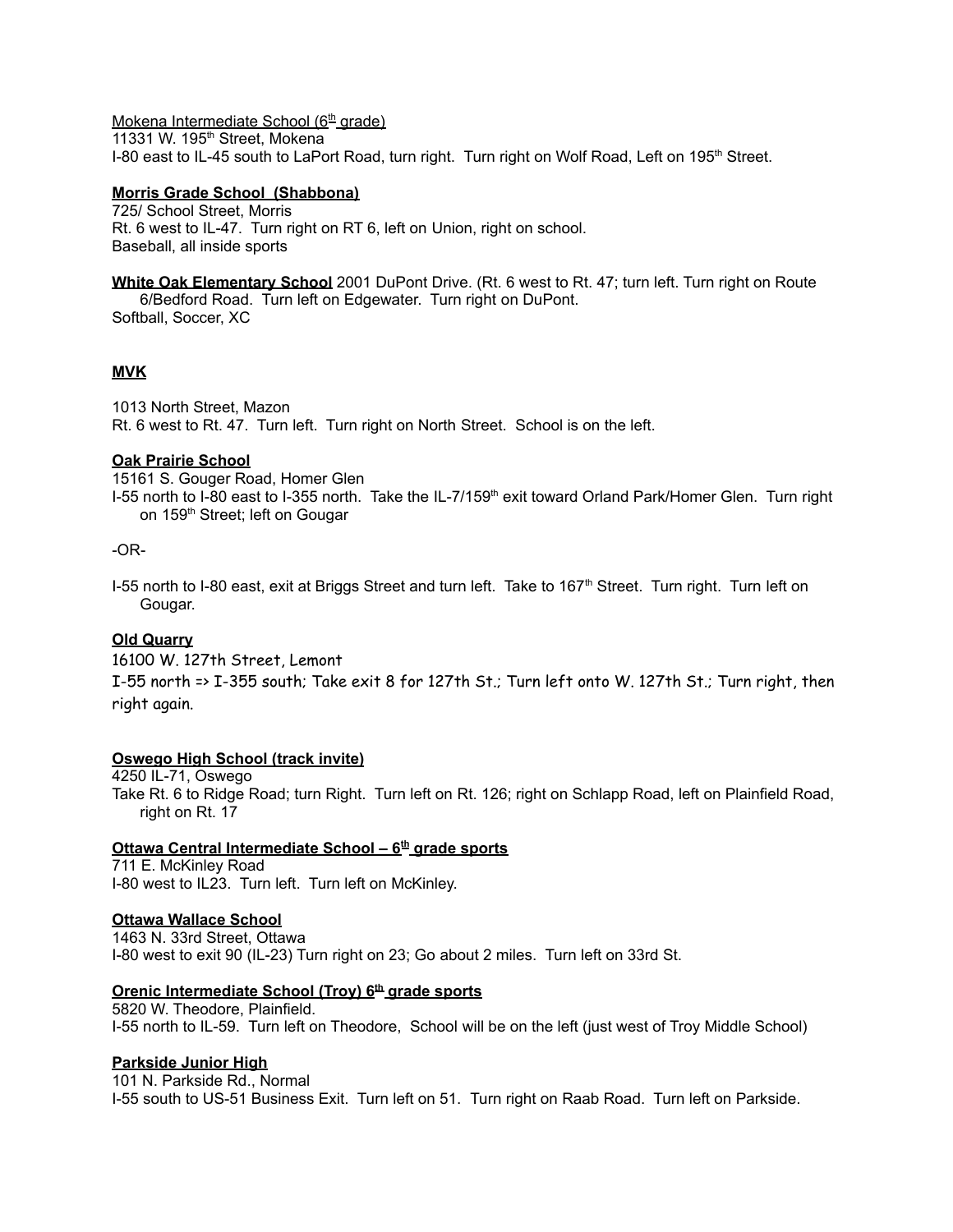# **Peotone Junior High**

1 Blue Devil Drive, Peotone

I-55 south to Wilmington Exit (River Road) Turn left. Turn right at Rt. 53. At first stoplight, Wilmington/Peotone Road, turn left. Take this into Peotone. Turn left on S. West Street; left on W. Garfield Ave., left on Blue Devil Drive.

#### **Plano Middle School**

804 S. Hale Street, Plano Take Rt. 47 north to Rt. 34 (turn left on 34); turn left on Hale Street.

# **Pontiac Junior High**

600 N. Morrow Street, Pontiac

I-55 south to IL-23, exit 201.Turn left on IL-23/(S)/N. 1500 Street; turn right on IL-23/Ladd Street. Turn left on W. Howard St./IL-116. Turn left on Morrow Street.

# **Ransom Grade School**

400 S. Lane St., Ransom South on I55; Exit 227 (Gardner exit). Go west on Gardner Rd; Left on 170; Right on N 15 Rd in Ransom; Right on Lane St.; School is on the left

# **Reed-Custer Middle School**

407 S. Comet Drive, Braidwood I-55 south to IL-113, exit 236. Turn left on IL-113, then right on 113/Division. Turn left on Main St/113. Right on Comet Drive (Baseball fields are behind the school. Track is at the high school)

# **Richland Grade School**

1919 Caton Farm Road, Crest Hill I-55 north to Rt. 30; turn right. Left on Caton Farm Road

Baseball @ Crest Hill Pony Fields – 2270 Crestwood Drive, Crest Hill I-55N – Rt 30E; left on Caton Farm; Right on Grandview; Left on Root Street; Left on Crestwood Drive

# **Rockdale Middle School**

715 Meadow Ave., Rockdale

Rt, 6 east. Turn left on Larkin. Turn right on Meadow. (Softball is played CB Diamonds – past the school on Meadow)

# **Romeoville High School**

100 N. Independence Blvd., Romeoville I-55 north to Weber Road, turn right. Turn left on Taylor, left on N. Independence Blvd.

# **St. Raymond**

Baseball is played at Garnsey Park. I-80 to Larkin (ext 130B. ) Turn Right on Ingalls - Left on N. Raynor. left on Curtis.

# **Sandwich High School**

515 Lions Road, Sandwich Ridge Road to Rt 126, turn left. Turn right on Rt 47; left on Rt. 34. Left on Dayton; right on Lions

# **Sandwich Middle School**

600 S. Wells Street, Sandwich Ridge Road to Rt 126, turn left. Turn right on Rt 47; left on Rt. 34. Left on Wells Street

# **Saratoga Grade School**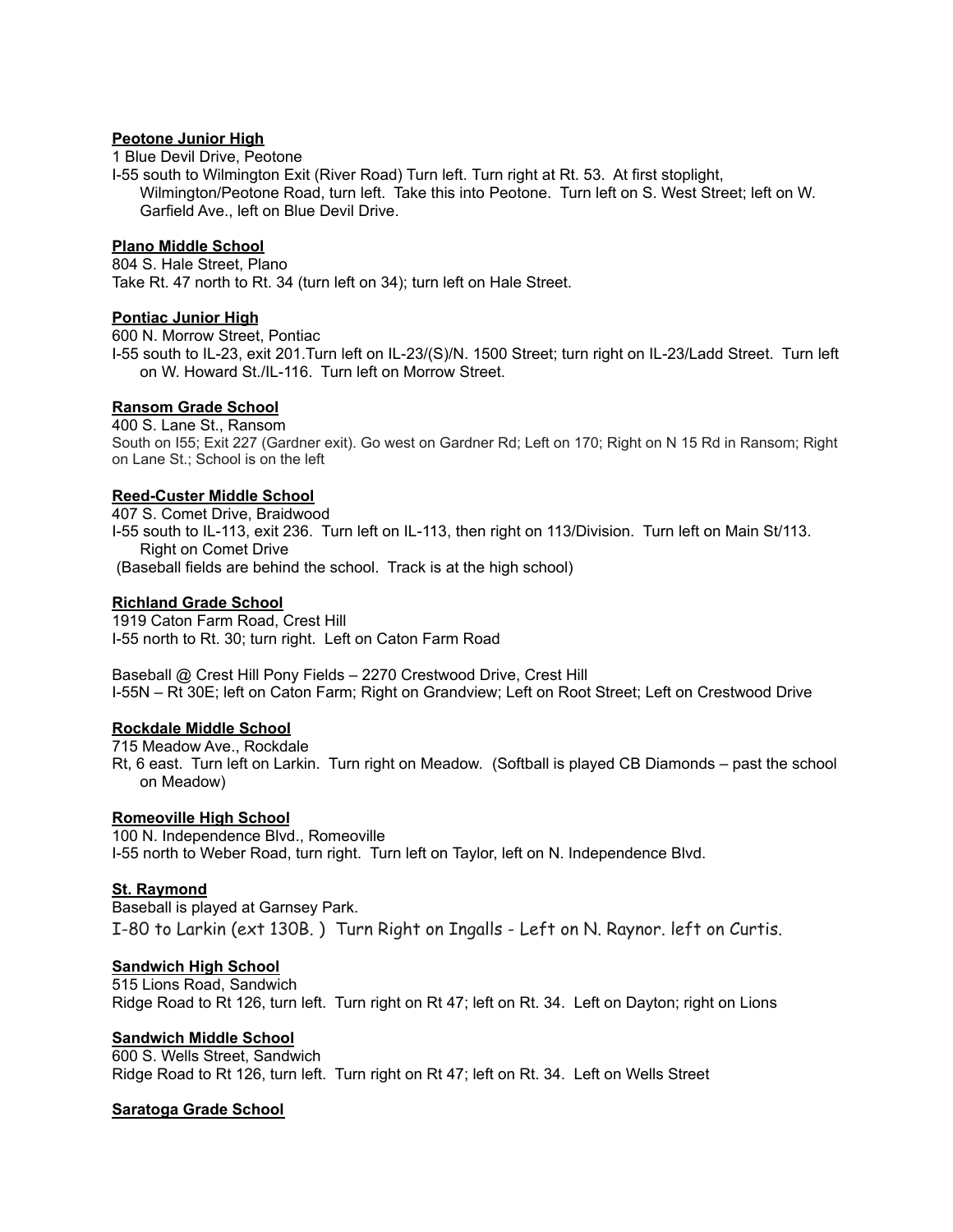4040 Division Street, Morris

Rt. 6 west. Turn right on Rt. 47. School is on the left side of 47, just past I-80. Softball played at Roth Field @ Old Shabbona School - 725 School Street, Morris; Rt. 6 west to IL-47. Turn right on RT 6, left on Union, right on school. Baseball and soccer played at the school.

# **Seneca Grade School (North Campus – 6 th grade sports)**

174 Oak Street, Seneca

I-80 west to Seneca Exit. Turn left. At the stop sign (rt. 170 turn left. Turn left on Union Street. Turn right on Oak Street

# **Seneca Grade School (South Campus – 7/8 sports)**

410 S. Main Street, Seneca

I-80 west to the Seneca exit (exit 105). Turn left on IL-170/Main Street. Right before you get to the bridge - on the left - is the junior high

# **Seneca High School (for track events)**

220 Scott Street, Seneca I-80 west to Seneca Exit. Turn left. Left on Main Street/IL-170. Left on Scott Street.

# **Shabbona Middle School(Morris Grade School)**

725/ School Street, Morris Rt. 6 west to IL-47. Turn right on RT 6, left on Union, right on school. Baseball, all inside sports

#### **White Oak Elementary School** 2001 DuPont Drive. (Rt. 6 west to Rt. 47; turn left. Turn right on Route 6/Bedford Road. Turn left on Edgewater. Turn right on DuPont.

Softball, Soccer, XC

# **Shepherd Junior High**

701 E. McKinley Road, Ottawa I-80 west to IL-23, exit 90. Turn left on IL-23. Turn left on McKinley Road.

# **Streator Northlawn**

202 E. First Street, Streator

I-55 south to IL-17, exit 217 toward Streator/Kankakee. Turn right on IL-17 toward Streator. Right on N 1200 Rd/IL-18, right on N. Park Street/IL-23N, Slight right on N. Park; right on E. First Street.

# **Summit Hill Junior High**

20130 S. Rosewood Drive, Frankfort I-80 east to Rt. 45 south. Turn left on St. Francis Road. Go 2 miles to Pinewood, turn left. Turn left on Wintergreen and right on Rosewood.

# **Thomas Jefferson Junior High**

7200 Janes Ave, Woodridge 55N to 355N; exit at 75th, turn left; turn right on Janes

# **Troy Middle School**

5800 W. Theodore, Plainfield I-55 north to IL-59. Turn left on Theodore Street. School will be on the left.

6<sup>th</sup> grade sports at Orenic Intermediate School – 5820 W. Theodore (just west of the Middle School).